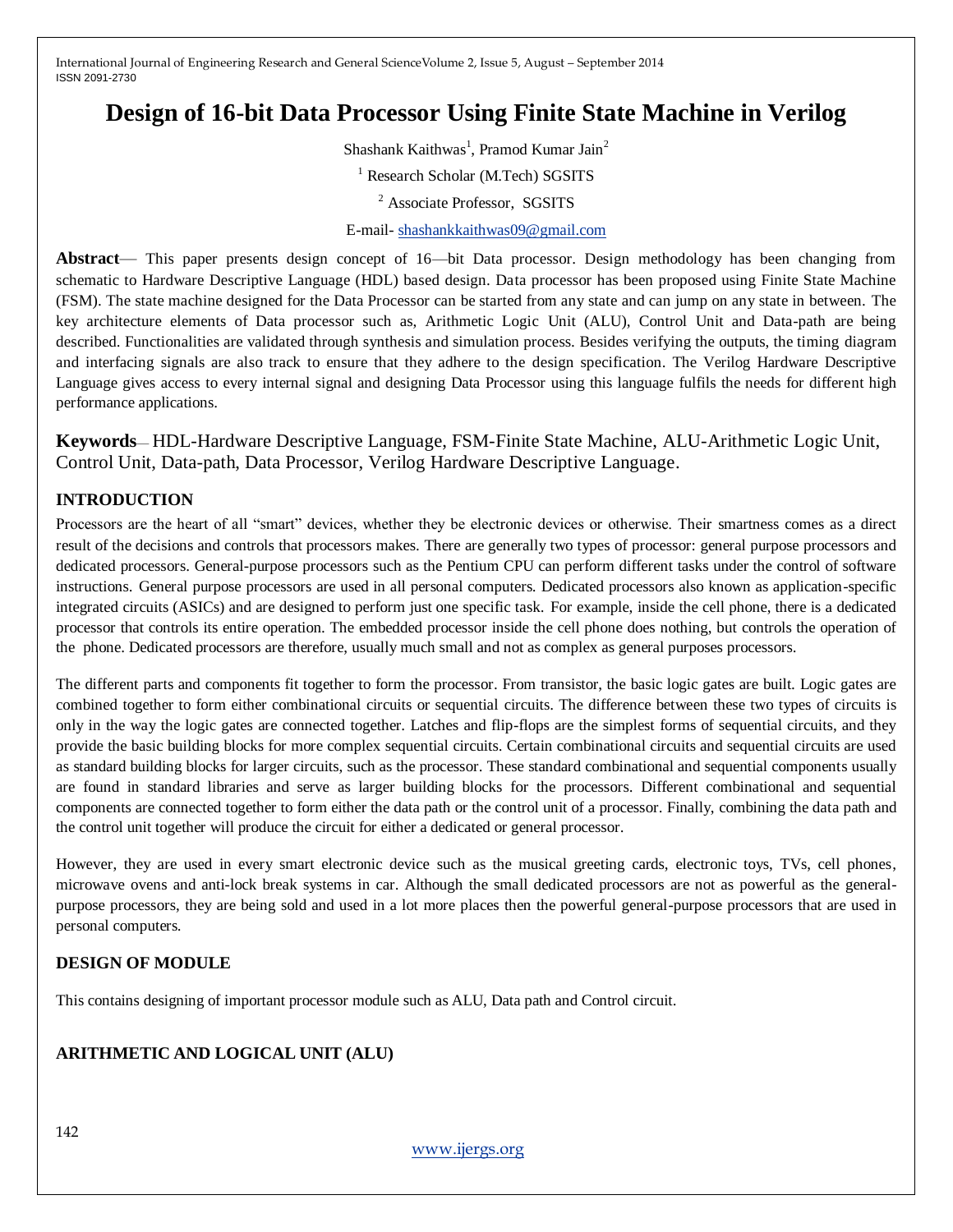The arithmetic-logic unit (ALU) performs basic arithmetic and logic operation which are controlled by the opcode. The result of the execution of the instruction is written to the output. Designing of ALU is done for arithmetic operation such as addition, subtraction, multiplication, increment, decrement etc. The inputs are 16-bit wide with type unsigned. Figure 1 shows ALU Block Diagram:-



Fig 1. Block Diagram ALU

### **CONTROL CIRCUIT**

The control unit is a sequential circuit in which its outputs are dependent on both its current and past inputs. This history of past inputs is stored in the state memory and is said to represent the state of the circuit. Thus, the circuit changes from one state to next when the content of memory changes. Depending on the current state of the circuit and the input signals, the next-state logic will determine what the next state ought to be by changing the content of the state memory. Hence, a sequential circuit executes by going through a sequence of states. Since the state memory is finite, therefore the total number of different states that the circuit can go to is also finite. This is not to be confused with the fact that the sequence length can be infinitely long. However, because of the reason of having only a finite number of states, a sequential circuit is also referred to as a Finite State Machine (FSM). . Figure 2 shows the block diagram of the control unit.



Fig 2. Block Diagram of Control Circuit

### **DATAPATH**

The design of functional units for performing single, simple data operations, such as the adder for adding two numbers or the comparator for comparing two values is described. However, for adding a million numbers, there is no need to connect a million minus one adder together. Instead, take a circuit with just one adder and to use it a million time. A data path circuit allows to do just that, i.e., for performing operations involving multiple steps. Figure 3 shows a simple data path using one adder to add as many numbers as desired. In order for this to be possible, a register is needed to store the temporary result after each addition. The temporary result from the register is feed back to the input of the adder so that the next number can be added to the current sum.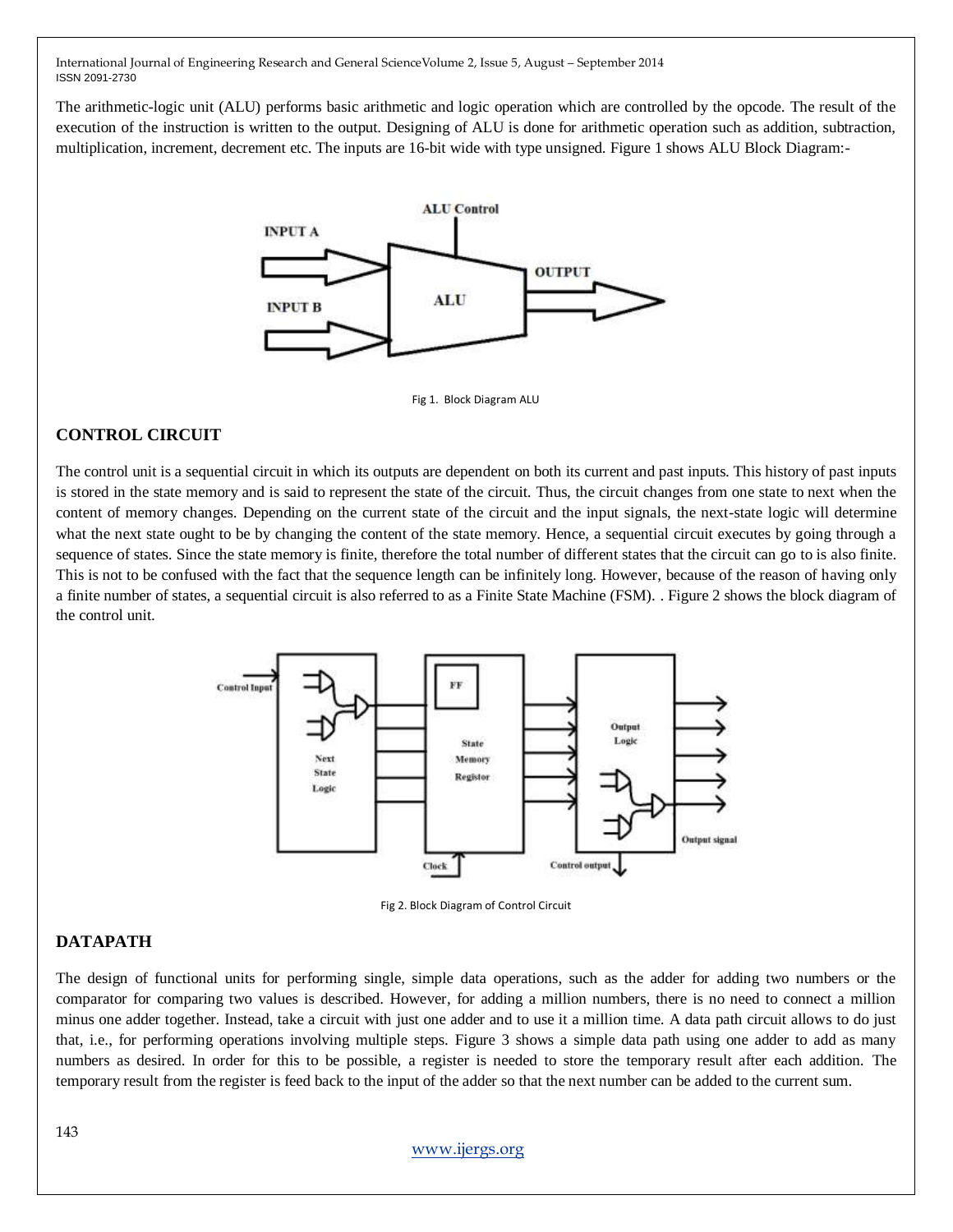

Fig 3. Block Diagram of Datapath

### **PROCESSING UNIT**

Datapath and control unit together makes processing unit. Control circuit provides essential control signals to the Datapath unit for required operations. And the Datapath is the part concerning the flow of data, to be manipulated, transmitted or received. Functional Diagram of Processing Unit is shown in figure 4.





#### **STATE MACHINE DIAGRAM**

Figure 5 and 6 shows the State Diagram for processor having four states and eight states respectively. This paper presents the 16 states data processor which can be designed easily sighting these two state diagrams. The two state machines starts from State0 if the RESET is set to logic 1 and if the RESET is forced to logic 0 then depending on the value of START the state machines changes to next states also we can switch to any state from the present state of the state machine. If the value of START does not change then the machine will remain on the present state. For each state a particular opration is assigned.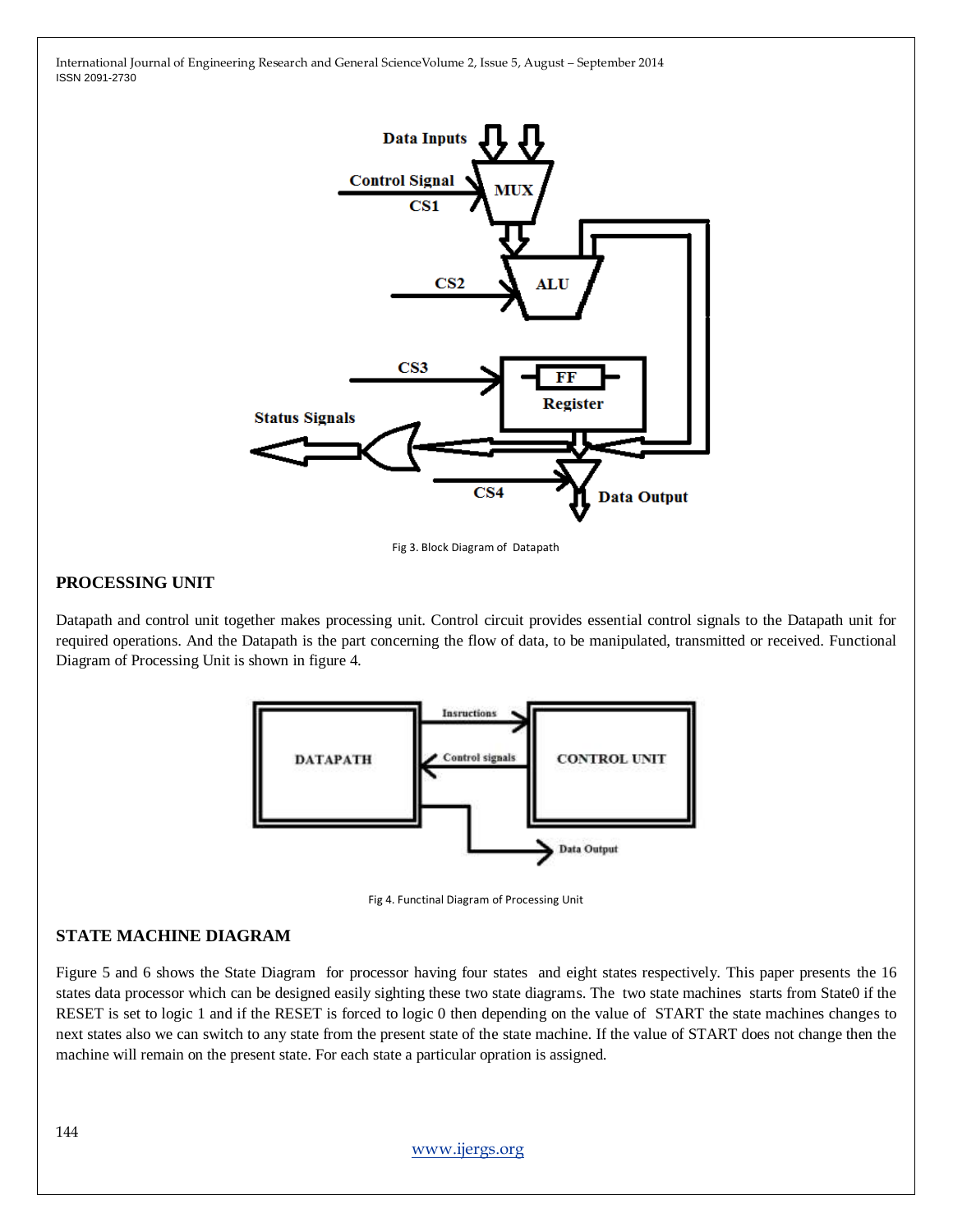

Fig 5. State Machine Diagram having 4 states



Fig 6. State Machine Diagram having 8 states

# **DATA PROCESSORS SPECIFICATIONS**

Table I:- shows the various specifications according to the opcodes

| <b>OPCODE</b> | <b>OPERATION</b> | <b>SPECIFICATION</b>                  |
|---------------|------------------|---------------------------------------|
| 0000          | $a + b$          | zout is assigned the value of $a+b$   |
| 0001          | $a - b$          | zout is assigned the value of a-b     |
| 0010          | $a + 1$          | Incremented value of a assign to zout |
| 0011          | $a - 1$          | Decremented value of a assign to zout |
| 0100          | a OR b           | zout is assigned the value of a or b  |
| 0101          | a AND b          | zout is assigned the value of a and b |
| 0110          | NOT a            | zout is assigned the value of not a   |

[www.ijergs.org](http://www.ijergs.org/)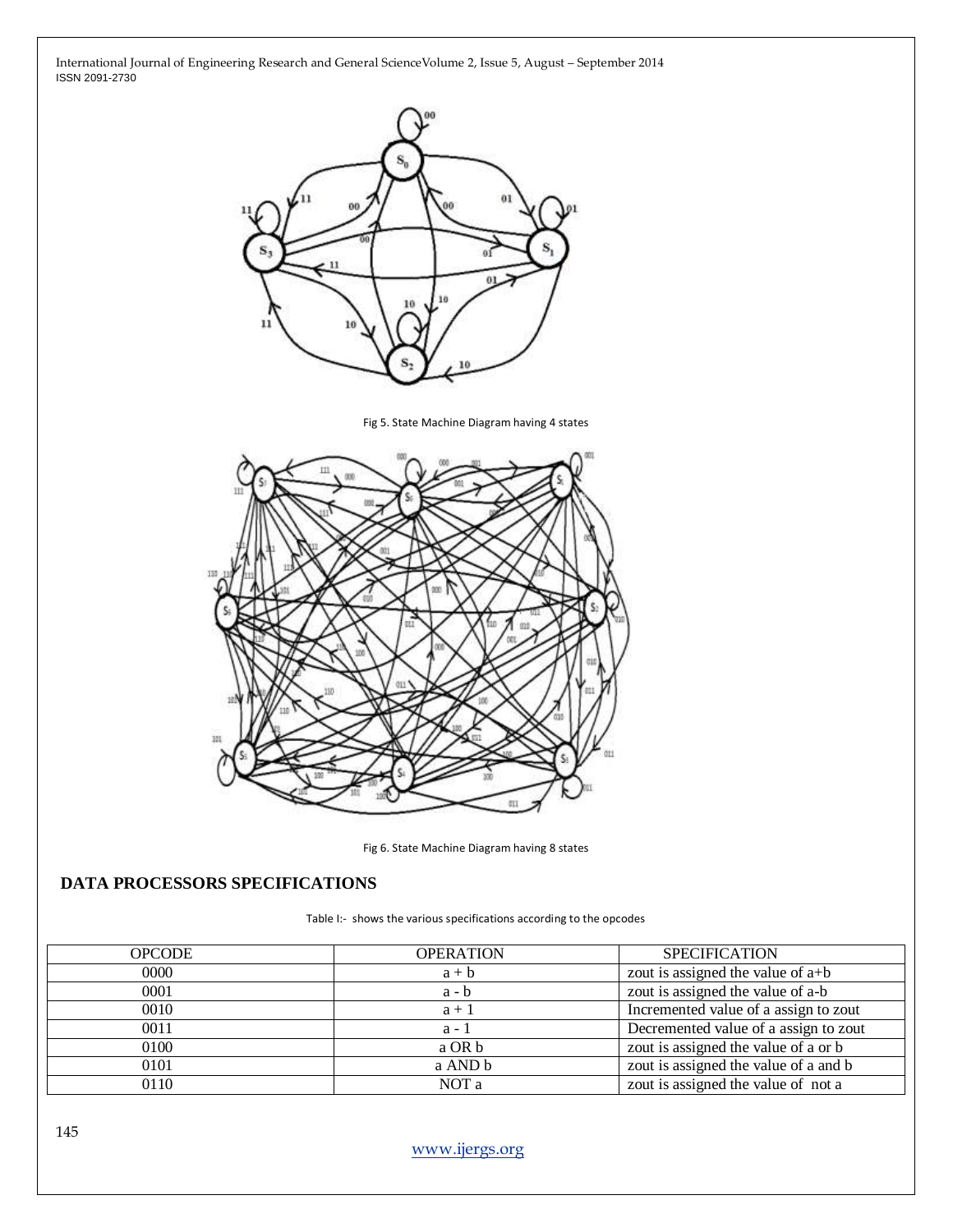| 0111 | NOT b     | zout is assigned the value of not b     |
|------|-----------|-----------------------------------------|
| 1000 | a NAND b  | zout is assigned the value of a nand b  |
| 1001 | a NOR b   | zout is assigned the value of a nor b   |
| 1010 | a XOR b   | zout is assigned the value of a xor b   |
| 1011 | a XNOR b  | zout is assigned the value of a xnor b  |
| 1100 | $a \ll 1$ | Shifted left value of a assign to zout  |
| 1101 | $a \gg 1$ | Shifted right value of a assign to zout |
| 1110 | $b \ll 1$ | Shifted left value of b assign to zout  |
| 1111 | b >> 1    | Shifted right value of a assign to zout |

# **RTL (Register-transfer Level ) GENERATION**

The RTL (Register-transfer Level) view of the Verilog code is shown in figure 7:-



Fig 7 RTL view of the Data Processor

### **SIMULATION RESULTS**

Design is verified through simulation, which is done in a bottom-up fashion. Small modules are simulated in separate testbenches before they are integrated and tested as a whole. The results of operation on the test vectors are manually computed and are referred to as expected results

By simulation for a and b where  $a=4$  and  $b=2$ , zout gives following results shown in figure 8:

[www.ijergs.org](http://www.ijergs.org/)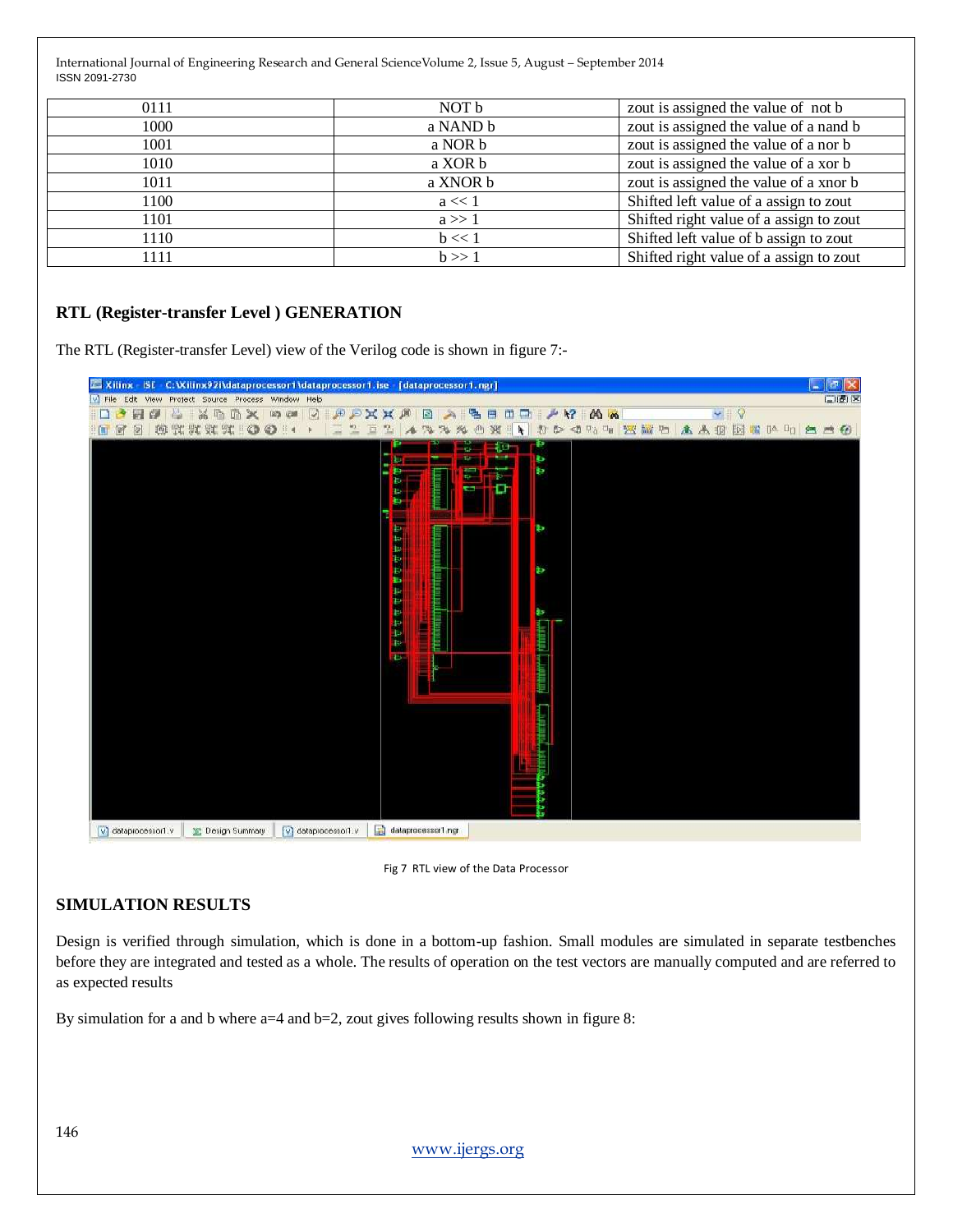|                                                                                  |                  | ModelSim ALTERA STARTER EDITION 6.4a                                                                                                                                           | - 9 |
|----------------------------------------------------------------------------------|------------------|--------------------------------------------------------------------------------------------------------------------------------------------------------------------------------|-----|
|                                                                                  |                  | le Edit View Compile Simulate Add Wave Tools Layout Window Help                                                                                                                |     |
| <b>] BUBB IBB22 ALBN</b>                                                         |                  | 多普爾國<br><b>Age &amp; O O O E E E E E E</b><br>2<br>À<br>$*$ $\mathbb{R}$<br>Contains<br>Heb                                                                                    |     |
| 別残乃百有                                                                            | Layout Simulate  | <u>। बुच</u> के अस्ति २९९<br>7777777<br>4.494<br>Ш<br><b>III</b><br>▼                                                                                                          |     |
| weve-default                                                                     |                  |                                                                                                                                                                                | +dx |
| Nessger                                                                          |                  |                                                                                                                                                                                |     |
| LUALKERS<br>乡政<br>$\frac{1}{2}$<br>$-331$<br>73<br>$\rightarrow$ N<br>-0 M<br>40 | 经过期限<br>法第三期的法法法 | <u>ske og See saan saasaa</u><br>בהבת המהור המהוך ממודן מרכזן בממוך מותוך הדומן מרדם המרכז המשך המוכן המים המוכן המסוג מוסי<br>000<br><b>DO 10</b>                             |     |
| 电电子电子 医阿尔伯氏试验检小体<br><b>B-4</b> state<br><b>B-4</b> mage                          | 3611<br>0.106    | 010<br>, 0010 0011 01:00 01:01 01:00 01:11 1:000 01:01 03:00 01:00 01:01 01:00 0<br>m<br>coop - boos boso boss, bout bsos bsso (cars) tooo hoos (sana (saa) saos (saa) saa jar |     |



### **ACKNOWLEDGMENT**

We gratefully acknowledge the Almighty GOD who gave us strength and health to successfully complete this venture. We wish to thank lecturers of our college for their helpful discussions. We also thank the other members of the Verilog synthesis group for their support.

### **CONCLUSION**

In this paper, we have proposed efficient Verilog coding verification method. We have also proposed several algorithms using different design levels. Our proposal have been implemented in Verilog using Xilinx 9.2a and Altera's Modelsim simulator, the RTL is generated in Xilinx 9.2a and the functionality has been checked in Modelsim simulator. the Data Processor design using Verilog is successfully designed, implemented and tested. Currently, we are conducting further research that considers the further reductions in the hardware complexity in terms of synthesis. Finally the code has been downloaded into Altera SPARTAN-3E: FPGA chip on LC84 package for hardware realization. Figure 9 shows the FPGA implementation of the design:-